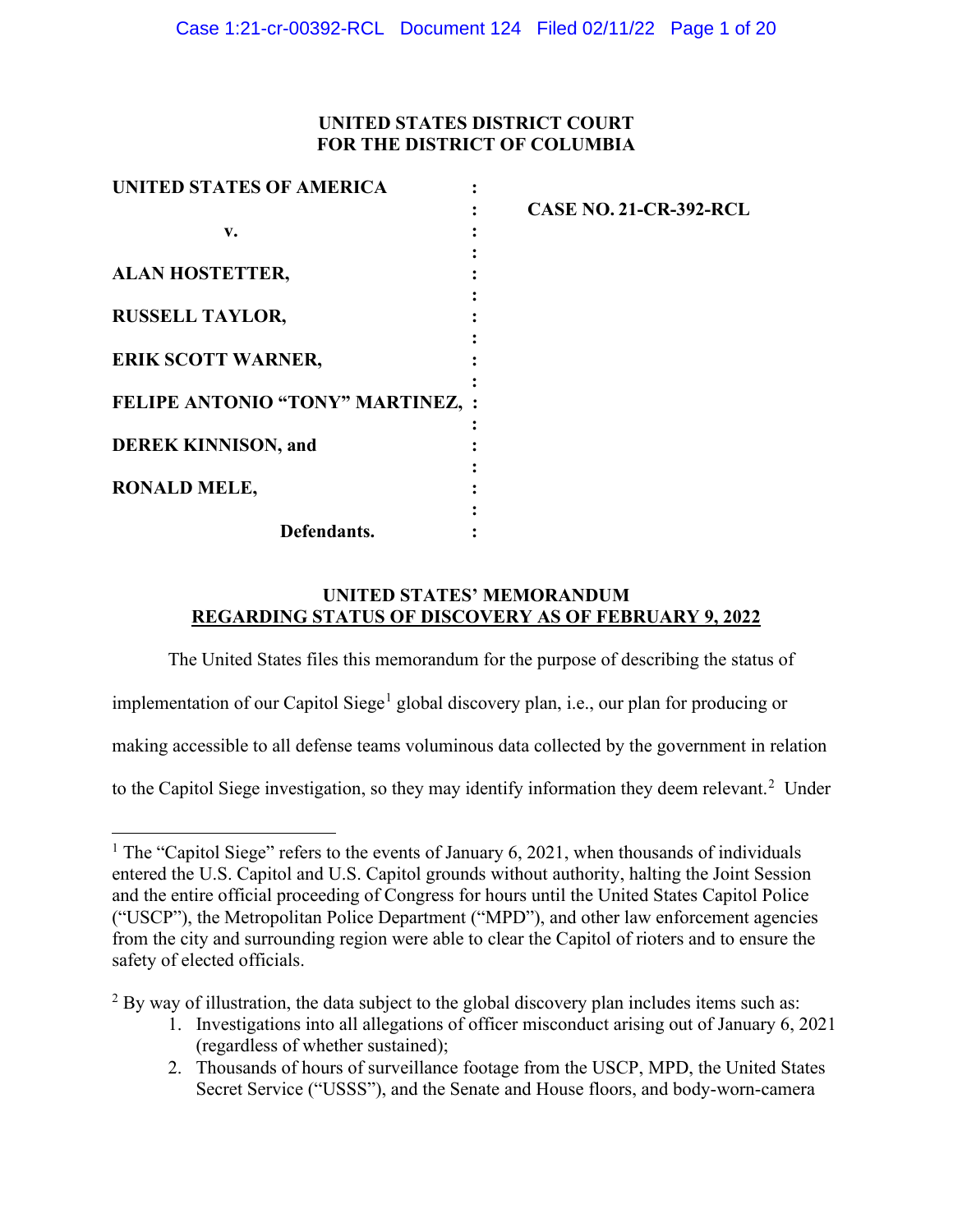# Case 1:21-cr-00392-RCL Document 124 Filed 02/11/22 Page 2 of 20

our global discovery plan, the data that is being made accessible to all defendants far exceeds the information to which any defendant is entitled under Federal Rule of Criminal Procedure 16, the Jencks act, or our *Brady* obligations.[3](#page-1-0) We are making such vast quantities of data available due to the unique circumstances of this matter, i.e., literally hundreds of similar crimes being committed in the same place contemporaneously.

This memorandum addresses the status of:

- 1. [Production of voluminous amounts of video to](#page-2-0) the Federal Public Defender ("FPD") [instance of evidence.com \(access available since October 18, 2021\), and the multiple](#page-2-0)  [tools the government has provided to assist the defense in locating footage they may](#page-2-0)  [consider relevant;](#page-2-0)
- 2. [The ability of inmates housed in the D.C. Department of Corrections \("DOC"\) to](#page-3-0)  [access those same materials through a separate DOC instance of evidence.com](#page-3-0)  (beginning [as of February 4, 2022\);](#page-3-0)
- 3. [Voluminous documents produced since our last](#page-4-0) status memorandum dated November [5, 2021;](#page-4-0)
- 4. [The ability of legal defense teams to obtain access to FPD's](#page-5-0) Relativity workspace [\(beginning as of January 21, 2022\), and the current contents of that database;](#page-5-0)
- 5. [Manner of production of voluminous documents in view of](#page-5-1) defense counsel access to [Relativity \(beginning as of February 3, 2022\);](#page-5-1)
- 6. [Plans for an e-discovery room in the DOC;](#page-9-0)
- 7. [Access by inmates to laptops made available through the DOC's e-discovery](#page-11-0)  [program;](#page-11-0)
- 8. [Access to voluminous discovery by](#page-11-1) *pro se* defendants;

- 3. Radio transmissions for multiple law enforcement agencies that responded on January 6, 2021;
- 4. Location history data for thousands of devices that connected to the Capitol's cellular network infrastructure, or whose presence within the restricted perimeter was captured in records obtained from Google and multiple data aggregation companies;
- 5. Thousands of tips;
- 6. Relevant materials from other subjects' case files, including results of searches of digital devices, Stored Communications Act ("SCA") accounts, and interviews of other subjects, witnesses, tipsters and victims (redacted of identifying information as appropriate); and
- 7. All reports and exhibits related to allegations of officer misconduct or complicity on January 6, 2021.

<span id="page-1-0"></span><sup>3</sup> *Brady v. Maryland*, 373 U.S. 83 (1963)

<sup>(&</sup>quot;BWC") footage from multiple law enforcement agencies that responded on January 6, 2021;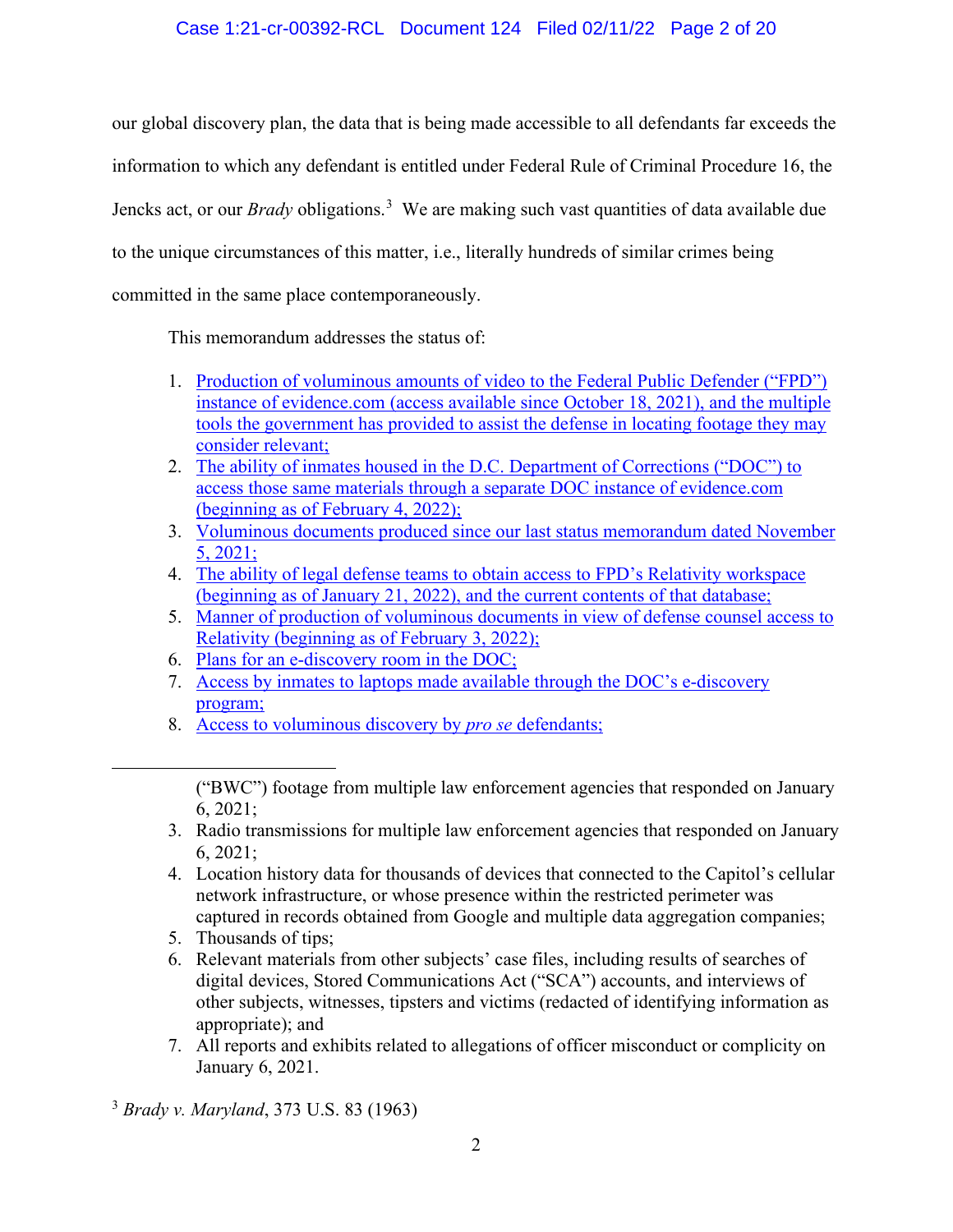# Case 1:21-cr-00392-RCL Document 124 Filed 02/11/22 Page 3 of 20

- 9. [Challenges we are overcoming;](#page-12-0) and
- 10. Our plan for certain [trials that may proceed before our discovery plan is substantially](#page-14-0) [executed.](#page-14-0)

# **1. Status of Production of Video Footage to FPD Instance of Evidence.com**

\*\*\*

<span id="page-2-0"></span>Since our last status memorandum describing the status of discovery (dated November 5,

2021), the following video footage has been shared to the defense instance of evidence.com and

is accessible to any Capitol Siege defense counsel who requests a license from FPD:

- 1. 1,063 files consisting of approximately 714 hours of BWC footage recorded by 675 MPD officers.
- 2. 104 files consisting of approximately 102 hours of BWC and pole camera footage recorded by approximately 54 Arlington County Police Department ("ACPD") officers

At this juncture, just over 24,000 files consisting of USCP closed circuit video ("CCV")

footage, BWC from multiple law enforcement agencies, and USSS surveillance footage have

been made available to the defense instance of evidence.com. For context, the files provided via

evidence.com amount to over nine terabytes of information and would take 102 days to view.

Accordingly, solely to assist Capitol Siege defense teams in identifying video files they may

consider relevant in specific cases, we have also produced the following analytical and mapping

tools, all of which comprise substantial government work product:

1. MPD Radio Global Positioning Satellite ("GPS") Spreadsheet: The Discovery Team learned that radios provided to MPD officers by the D.C. Office of Unified Communications ("OUC") provide GPS location data when four or more satellites are visible to the radio. Under these circumstances, the data is transmitted: (1) every ten minutes; (2) when there is an emergency activation on the radio; and (3) each time an officer pushes the button to talk over the radio. The Discovery Team obtained MPD radio GPS records for January 6, 2021 and created a spreadsheet of data that may be plotted on a time-scaled map using commercially available GPS mapping software. In many instances, the subscriber alias for a radio is an individual officer's Computer Aided Dispatch ("CAD") number and last name. Since MPD BWC footage in evidence.com is also frequently saved under an officer's CAD number and name, a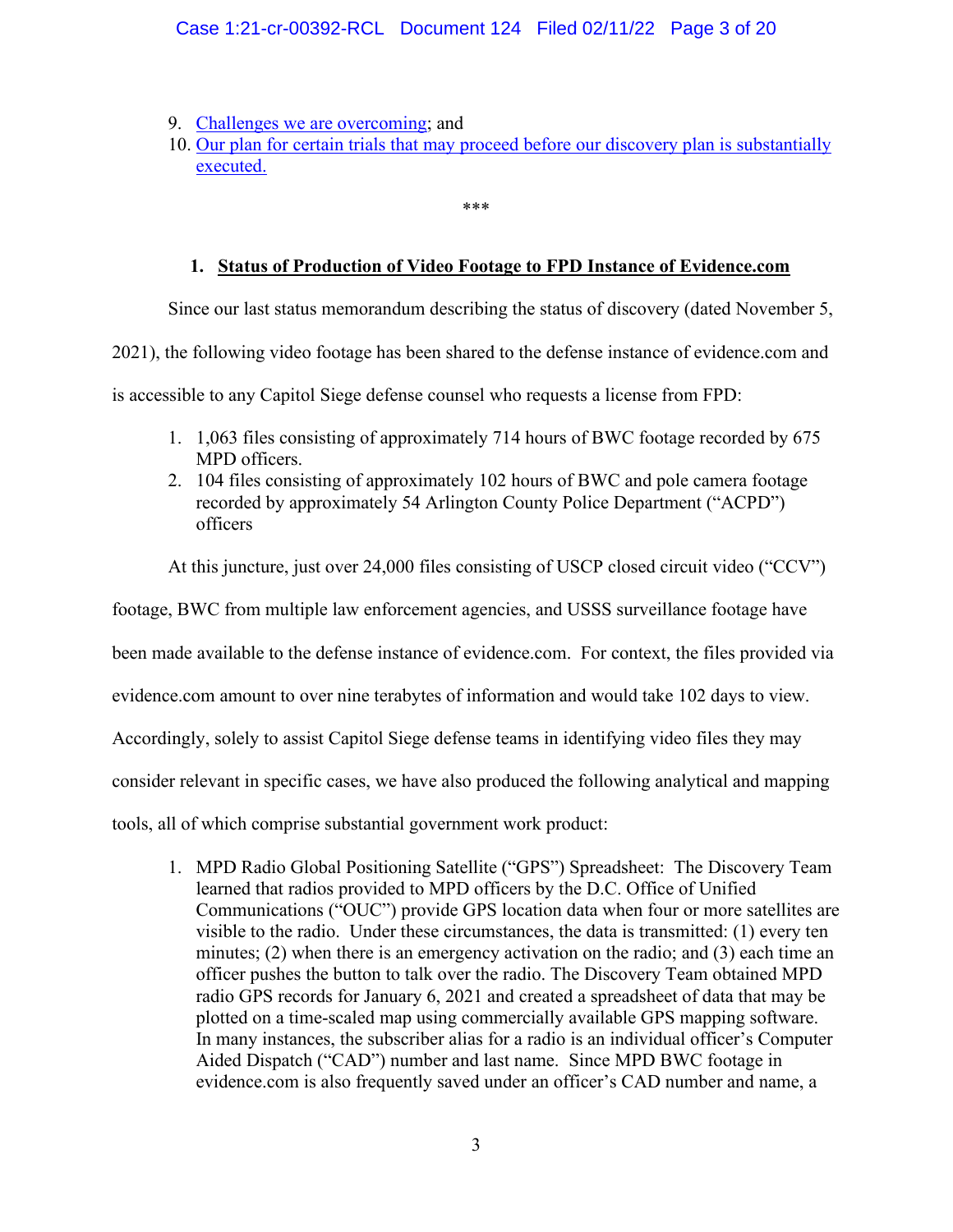particular officer's radio location information can be used to search for BWC footage from the same time and location in evidence.com;

- 2. BWC Summary Spreadsheet and related zone maps: This 752-page spreadsheet was initially created by over sixty individuals as an investigative tool to assist prosecutors in locating relevant BWC footage from responding law enforcement agencies including MPD, Montgomery County Police Department, and Fairfax County Police Department. With respect to over 2,800 BWC video files, the spreadsheet provides: (1) the name and CAD number of the officer associated with the video, (2) the video start time, (3) a short summary of notable events observed by the reviewer including potential crimes observed and the time the camera appears to enter the Capitol, if any; and (4) the apparent location of the camera between noon and midnight, using 15 minute periods of duration. The locations identified correspond to zone maps that section the interior of the Capitol, the Lower West Terrace, and the Capitol Grounds into smaller areas;
- 3. USSS video spreadsheet: The Discovery Team created a spreadsheet containing the filenames/titles, starting times, video length, and date of USSS video;
- 4. 15 camera maps of the interior of Capitol Visitor's Center and the interior of the Capitol, and one camera map of the Capitol grounds. The maps depict the general location of the cameras that are identified by unique number in each USCP CCV video filename;
- 5. ACPD spreadsheet: The Discovery Team created a spreadsheet listing start times of handheld camera video from Arlington County Police Department; and
- 6. A timeline of events drafted by the USCP, beginning December 16, 2020, memorializing critical events occurring in advance of and during the Capitol Siege.

# <span id="page-3-0"></span>**2. Status of Access to Evidence.com by Defendants Housed in the D.C. Department of Corrections**

Through an unprecedented collaboration among the government, FPD, FPD's National

Litigation Support Team ("NLST"), American Prison Data Systems ("APDS"), the DOC, and

Axon Enterprise, Inc. ("Axon"), as of February 2, 2022, a separate, stand-alone instance of

evidence.com has been made available to allow in-custody Capitol Siege defendants who are

pending trial to view video footage. This DOC instance of evidence.com is a mirror image of the

FPD instance of evidence.com. The government and FPD have drafted a memorandum of

understanding describing the contents of the DOC instance, the applicable technical settings, and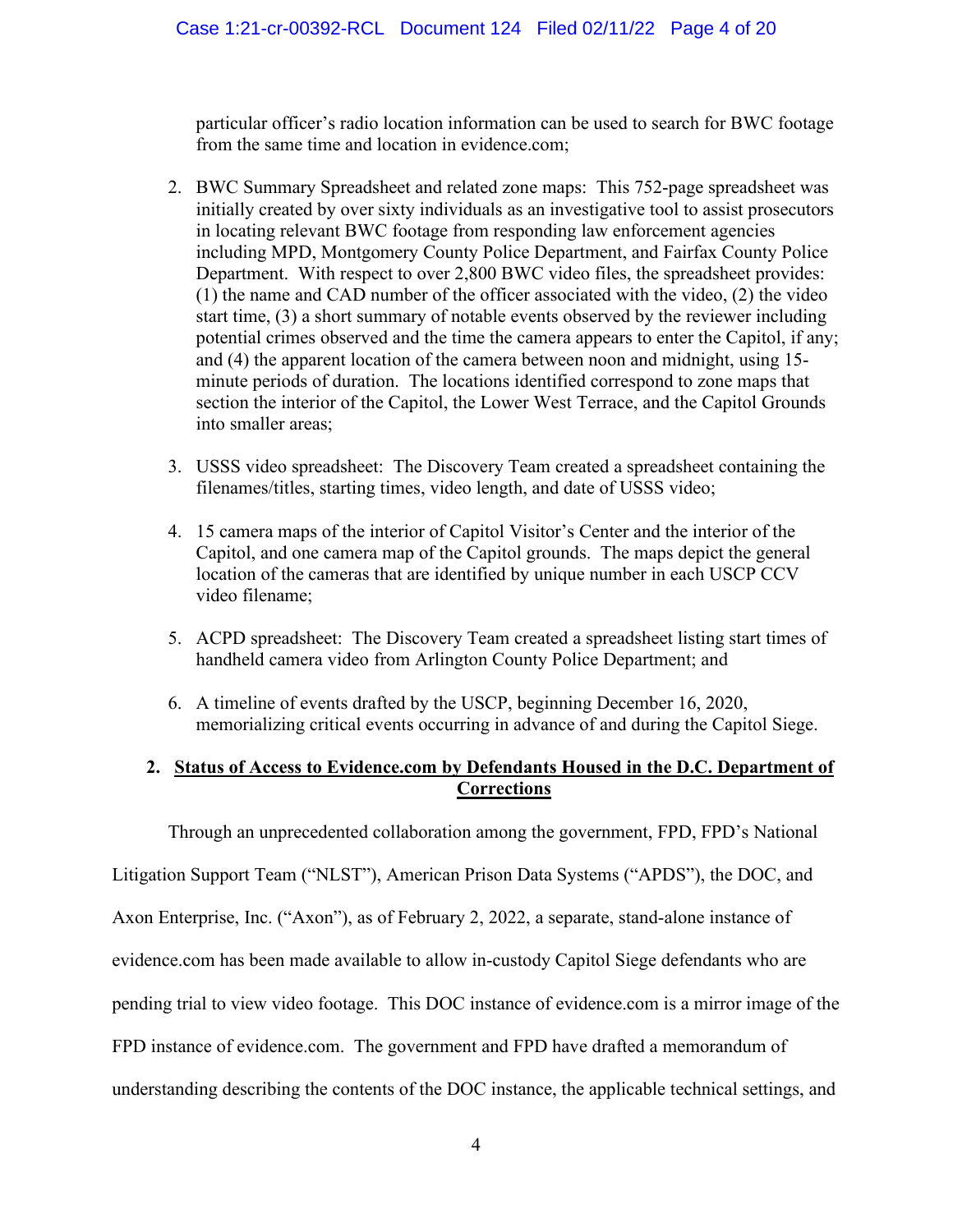# Case 1:21-cr-00392-RCL Document 124 Filed 02/11/22 Page 5 of 20

the requirements for inmates to obtain access. In brief, the government will make a request for an inmate to gain access to the DOC instance of evidence.com once the assigned prosecutor notifies the Capitol Siege Discovery Unit Chief that one of the following three things has occurred:

- 1. The inmate has signed Attachment A to the protective order;
- 2. The inmate has stated on the record in court that s/he has read the protective order, reviewed it with his/her attorney, understands the protective order, and agrees to abide by it; or
- 3. (a) A defense attorney has represented to the assigned prosecutor in writing that they have reviewed the protective order with their client and have been authorized to sign Attachment A on their client's behalf; and (b) the defense attorney also agrees that at the next scheduled hearing in which the client is present, s/he will put on the record that s/he signed Attachment A on the client's behalf after reviewing the protective order with him or her.

Based upon information provided by APDS, as of February 9, 2022, twenty Capitol Siege

inmates should have received access to evidence.com over their APDS educational tablets.<sup>[4](#page-4-1)</sup> As

of today, assigned prosecutors are still waiting for defense counsel who represent an additional

fifteen Capitol Siege defendants to confirm their respective client's agreement to abide by the

<span id="page-4-0"></span>terms of the protective order.

## **3. Status of Production of Documents to Date**

Global productions made to defense counsel since November 5, 2021 (Global Production

Nos. 8 to 11) have continued to focus on materials most frequently requested by defendants and

include items (in addition to some of the tools referenced above) such as:

- 1. Two new USCP Office of Professional Responsibility ("OPR") reports and 16 associated exhibits;
- 2. Forty additional exhibits to previously produced USCP OPR reports;
- 3. One hundred sixty-two USCP Use of Force reports and exhibits;
- 4. A collection of MPD Use of Force reports and exhibits;

<span id="page-4-1"></span><sup>&</sup>lt;sup>4</sup> Although APDS attempted to make the link accessible on February 4, there were technological issues. As of February 9, we understand that those issues have been resolved.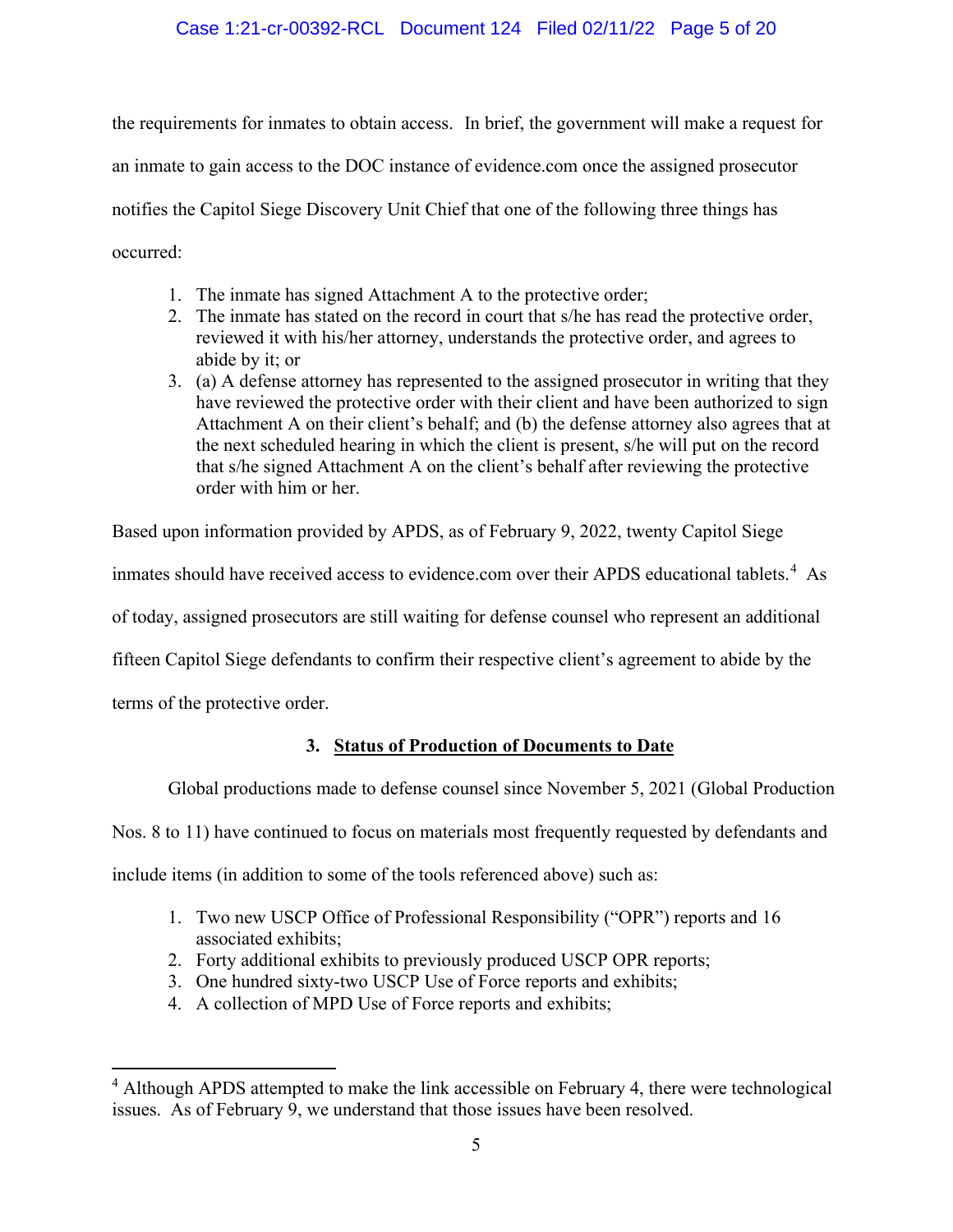- 5. Sixty-five video files of the Capitol Siege recorded by MPD's Electronic Surveillance Unit and six related reports;
- 6. Ten video files of footage from the Senate floor from the Senate Recording Studio;
- 7. Ten video files of footage from the House floor from the House Recording Studio;
- 8. Sixty-four audio recordings of Virginia State Police radio communications;
- 9. Eight audio files of USCP radio communications and conference bridge;
- 10. A redacted transcript of the USCP Dignitary Protection Detail radio channel;
- 11. 18,484 anonymous tips received by MPD;
- 12. Documents relevant the interstate commerce element of charged offenses; and
- 13. USSS files related to Vice President Elect Kamala Harris and Vice President Michael Pence's whereabouts on January 6, 2021.

These materials are substantial. For example, the exhibits to USCP OPR and MPD Use of Force

reports described above include approximately 94 audio-recorded interviews of officers and

<span id="page-5-0"></span>witnesses (35 USCP OPR interviews and 59 MPD use of force interviews).

# **4. Access to FPD Relativity Workspace**

On Friday, January 21, 2022, FPD circulated instructions to defense attorneys on how to

gain access to the FPD Relativity workspace. Capitol Siege defense attorneys were advised that

since the Relativity database is in a FedRAMP,<sup>[5](#page-5-2)</sup> secure environment, completing the process for

obtaining access is time-consuming for FPD and its vendor. Thus, counsel should expect the

process for gaining access to the database to take *at least* four to five business days from when

counsel first submits a Relativity License Request Form.

# **5. Manner of Production Going Forward**

<span id="page-5-1"></span>Approximately two weeks after Capitol Siege defense counsel were notified to apply for Relativity access, and after providing ample notice to defense counsel, the Discovery Team began making its global productions directly to the defense Relativity workspace and

<span id="page-5-2"></span><sup>&</sup>lt;sup>5</sup> The Federal Risk and Authorization Management Program (FedRAMP) was established in 2011 to provide a cost-effective, risk-based approach for the adoption and use of cloud services by the federal government. FedRAMP empowers agencies to use modern cloud technologies, with an emphasis on security and protection of federal information.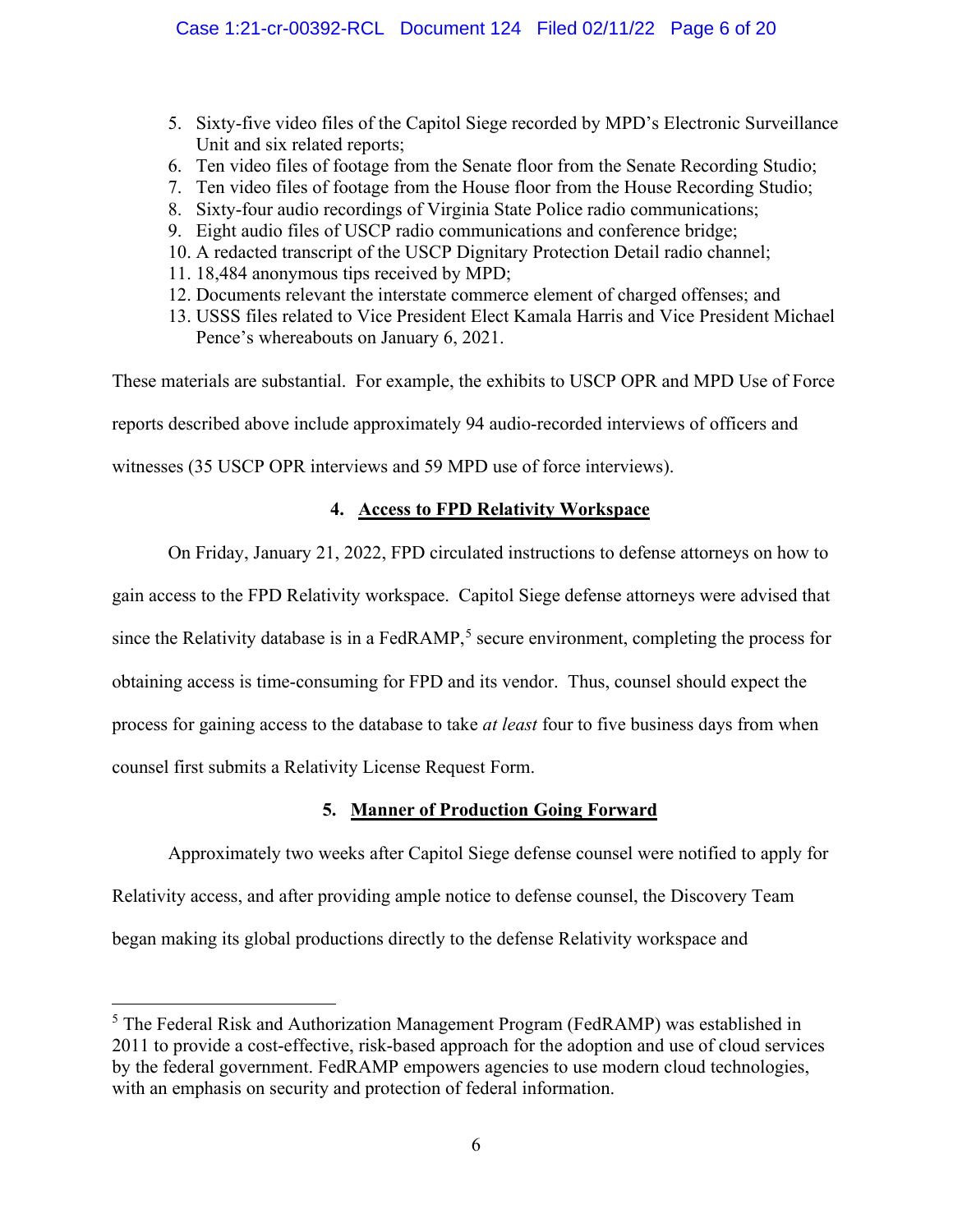## Case 1:21-cr-00392-RCL Document 124 Filed 02/11/22 Page 7 of 20

discontinued the practice of making voluminous productions via USAfx.<sup>[6](#page-6-0)</sup> Using a defense Relativity workspace to receive materials produced by the government in discovery will have several benefits for defense teams, including but not limited to avoiding any challenges they may have experienced in downloading large productions from USAfx.<sup>[7](#page-6-1)</sup> They will no longer need to download productions to review them, as the materials will already be available for review in the database. Additional benefits will include the ability to perform keyword searches across the materials in the database, including searches of audio and video that has been "machine" transcribed.<sup>[8](#page-6-2)</sup> Also, within the database, materials that are linked to each other (e.g., a report and multiple exhibits), will be easily identified as connected to each other for reviewing purposes, even if the materials were not initially provided in the same discovery production.<sup>[9](#page-6-3)</sup> Notably, many of the materials we will be providing, such as thousands of tips or the results of searches of other defendants' devices and SCA accounts, would be of little value if produced in any other manner. In addition to the fact that they would likely exceed the capacity of our file transfer system or defense downloading capabilities – and thus require an enormous number of storage

<span id="page-6-0"></span><sup>&</sup>lt;sup>6</sup> We expect prosecutors will continue use USAfx to make productions in individual cases.

<span id="page-6-1"></span> $<sup>7</sup>$  USAfx is merely a tool for file transfer using the Internet, while Relativity is an online search</sup> and review database. USAfx is not an optimal nor in many cases even a workable manner of transferring extremely large volumes of data.

<span id="page-6-2"></span><sup>&</sup>lt;sup>8</sup> Machine transcription is an imperfect tool that is intended to assist defense teams in locating relevant information. On high-quality audio files (e.g., equivalent to a deposition or court hearing), machine-transcription is more accurate than on audio files that contain background noise or in which the speakers are not clearly enunciating (e.g., cell phone videos, custodial interviews, radio communications, voicemails).

<span id="page-6-3"></span><sup>&</sup>lt;sup>9</sup> In e-discovery parlance, linked documents (such as a report and exhibits, or an email and attachments), are also known as a document "family."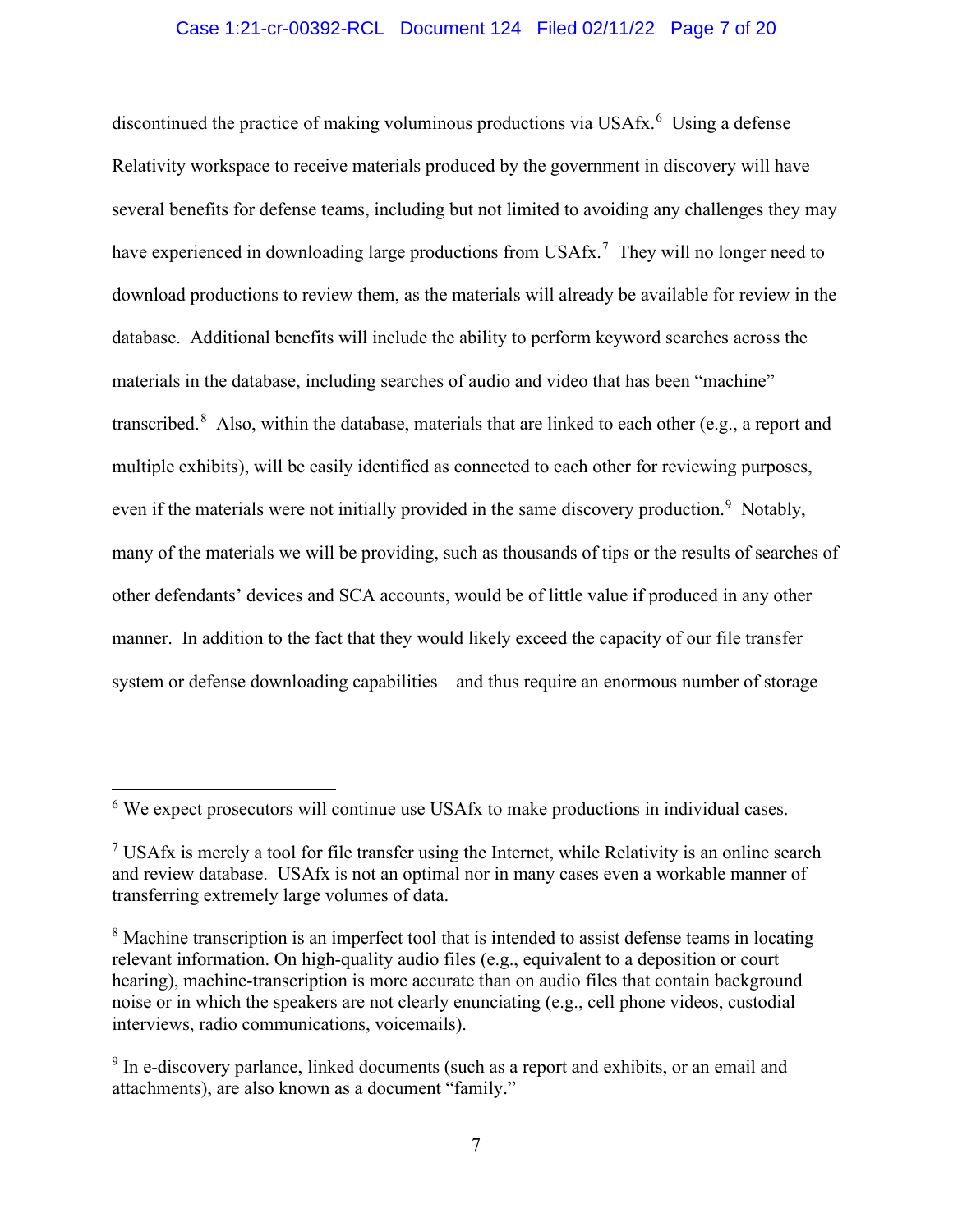## Case 1:21-cr-00392-RCL Document 124 Filed 02/11/22 Page 8 of 20

devices to be provided in every single case – there would be no way to search the contents universally.

Defendants will not be provided access to the FPD Relativity workspace, given the extensive volume of highly sensitive materials currently therein and those that we will produce in the future. Pursuant to the protective order issued in Capitol Siege cases, defense counsel may not permit defendants to view such materials unsupervised by defense counsel or an attorney, investigator, paralegal, or support staff person employed by defense counsel.<sup>[10](#page-7-0)</sup> By way of illustration, highly sensitive materials currently in the database include allegations about officers' use of force or complicity with rioters (even if ultimately not sustained), and CCV camera maps of the Capitol and grounds containing information that, if further disclosed, could negatively impact the security of the U.S. Capitol. In the future, such materials will grow to include relevant materials derived from searches of subjects' digital devices and social media accounts; interviews with defendants, tipsters, witnesses, and victims; background information accumulated about investigation subjects; and financial, communications, and travel records pertaining to investigation subjects that may bear little or no relevance to most other defendants. Notably, such information may pertain to subjects who are not currently and who may never be charged.

Of course, we will continue to notify the defense of materials have been added to the FPD Relativity workspace so that counsel and defendants may collaborate to identify any materials a defendant should review in a particular case. Subject to the protective order, defense

<span id="page-7-0"></span> $10$  The protective order places the burden of demonstrating need for protection on the government, and it gives the assigned prosecutor ample flexibility to negotiate sensitivity designations and redactions with respect to individual documents in specific cases. It further permits defendants to contest any sensitivity designation when no agreement may be reached.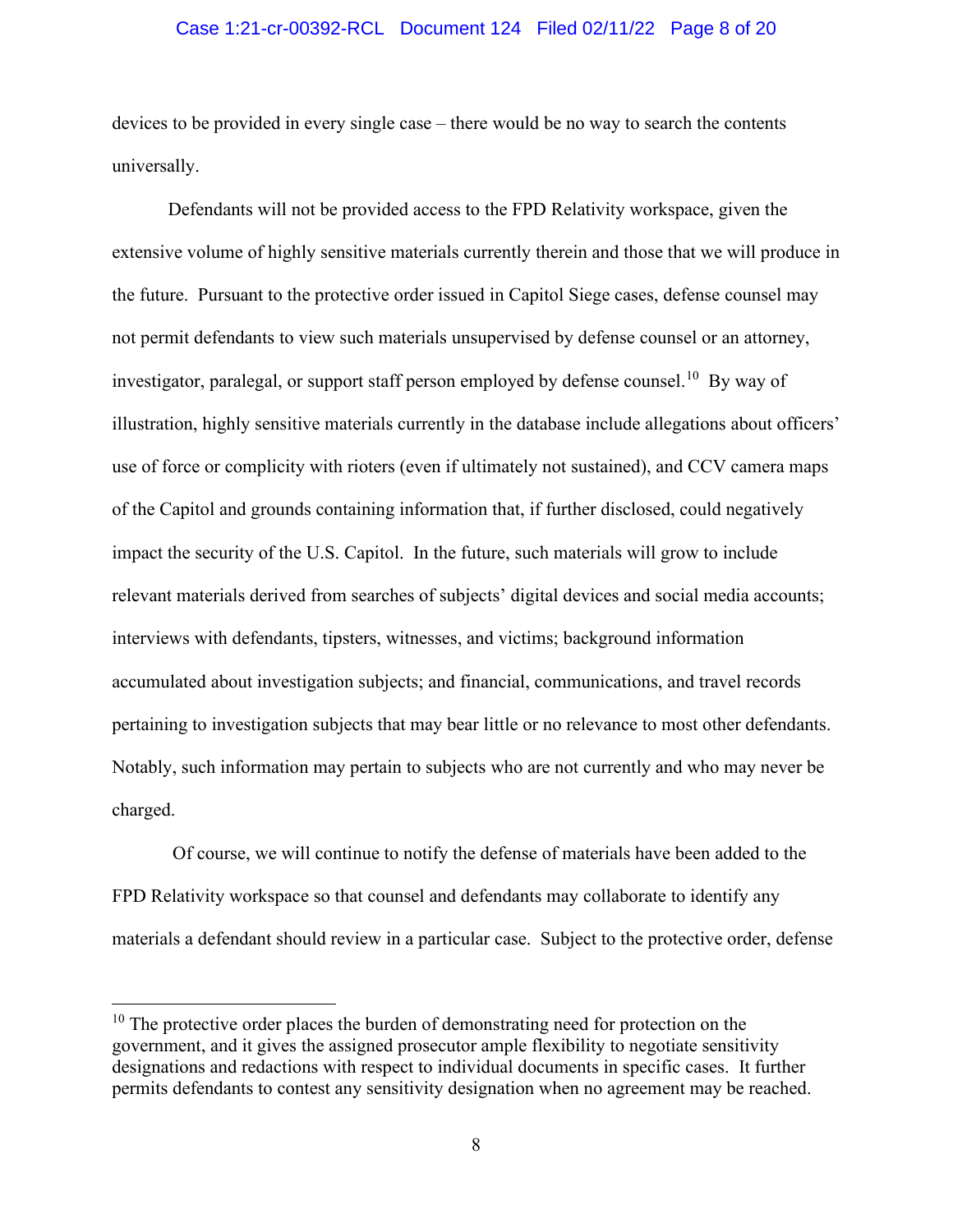# Case 1:21-cr-00392-RCL Document 124 Filed 02/11/22 Page 9 of 20

counsel can share such documents with their respective clients through a variety of mechanisms including Internet-based file transfer systems or traditional storage devices, such as hard drives, flash drives, and discs.<sup>11</sup>

At this juncture, the defense Relativity workspace contains Global Productions 8 to 11,

and portions of Global Production No. 2 (all of which were already made accessible to defense

teams via USAfx). We are in the process of transferring Global Production Nos. 1 through 7 to

the defense Relativity workspace and anticipate that process will be completed this week.

Among the materials the government expects to provide in the near future are:

- 1. The remainder of discoverable documents we received from the USCP and MPD in response to requests by the Discovery Team.<sup>[12](#page-8-1)</sup>
- 2. Over 900 records pertaining to Federal Bureau of Investigation ("FBI") interviews of law enforcement officers. These records are currently being redacted to remove information such as officer's personal telephone numbers;

<span id="page-8-0"></span> $11$  FPD and its vendor are also attempting to determine if it will be possible for defendants to view selected materials within the Relativity workspace, utilizing permissions that would ensure the selected materials are viewable only by the relevant client.

<span id="page-8-1"></span> $12$  We have nearly completed our assessment and review of approximately 56,000 records provided by the USCP and MPD. Discoverable documents from both data sets continue to be turned over to the defense on a rolling basis. Those discoverable materials not yet produced will be shared to the FPD Relativity workspace as soon as the on-going review and redaction process is completed.

Of approximately 22,000 MPD records we received, we determined that approximately 19,300 were unique (not duplicates) and needed review. Of those, approximately 18,200 have been reviewed and deemed discoverable – they are now in the redaction process. There are still approximately 1,000 MPD records undergoing review. The remainder have been deemed not discoverable.

Of approximately 34,000 USCP records we received, we removed a large number of files from the review process because: (1) they consisted of unscoped digital devices or social media accounts, or (2) they were duplicative. At this juncture, of the remaining approximately 13,200 documents, approximately 3,000 documents are still undergoing review, and approximately 4,200 are in the process of being redacted.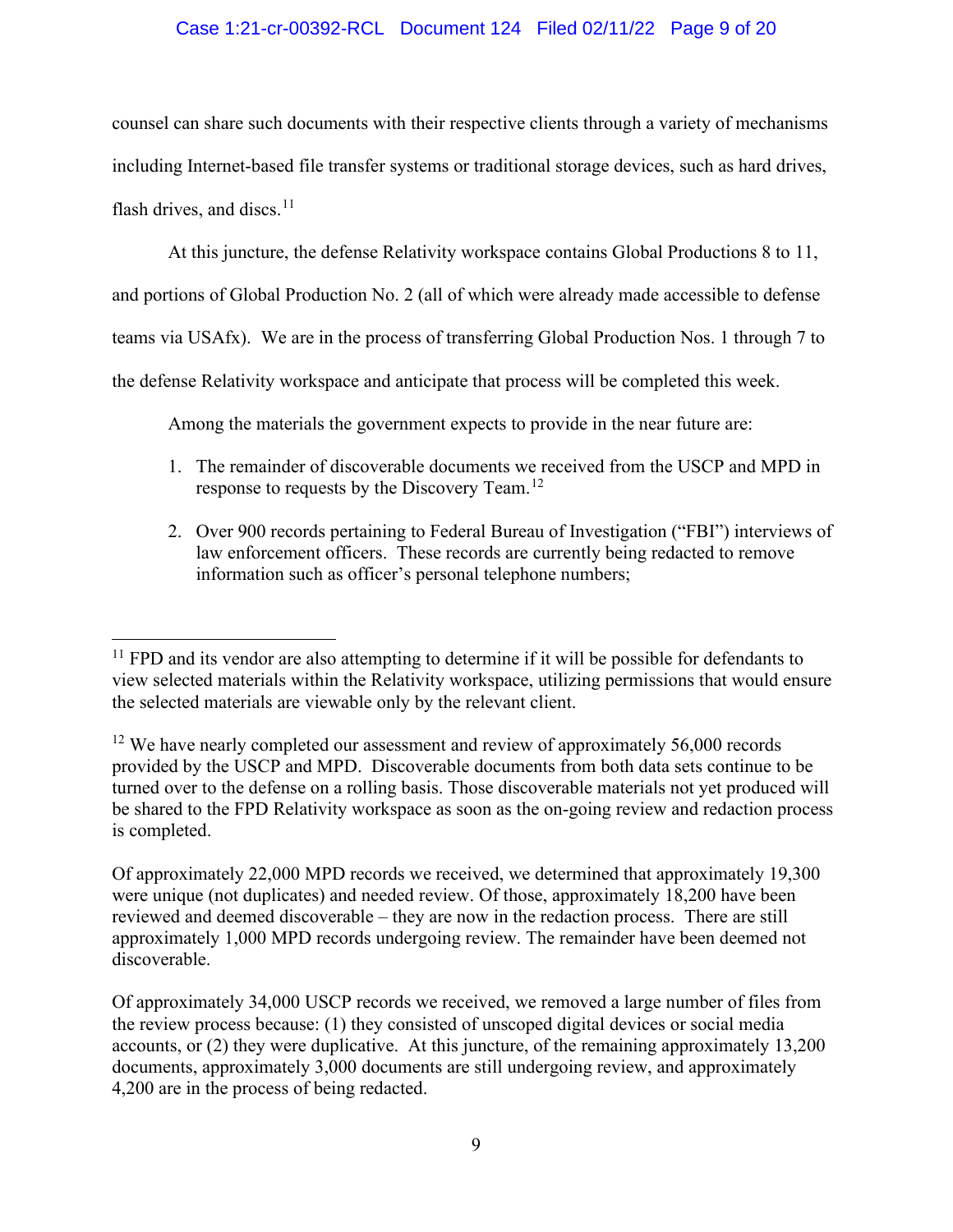- 3. Search warrant documents related to the FBI's collection of: (a) cell tower data from Verizon, AT&T, and T-Mobile/Sprint; (b) Google account subscriber information and location data from the Capitol and restricted perimeter, i.e., the Google geofence warrants; (c) anonymized location data collected by ten data aggregation companies; and (d) basic subscriber information for Facebook/Instagram accounts linked to the anonymized advertising identifiers obtained pursuant to the data aggregation warrants. These materials are currently being redacted to remove law enforcement sensitive information, for example, the precise location of cellular network infrastructure that provided cellular service to the Capitol on January 6, 2021;
- 4. Archived Parler<sup>[13](#page-9-1)</sup> posts and comments from around the period of January 6, 2021, hosted by the Internet Archive Project and retrieved by the FBI; and
- 5. Videos scraped from Parler that were deemed potentially relevant to the Capitol Siege after the FBI's review of thousands of videos from a two-week period encompassing January 6, 2021.

Finally, we currently have a surge team reviewing for discoverability and sensitivity an

additional 26,000 FBI documents that were previously loaded into our Relativity database.

Relevant documents will be provided after appropriate redactions are completed.

# <span id="page-9-0"></span>**6. Status of Access to Documents in Defense Team Relativity Workspace by Inmates Housed in the D.C. Department of Corrections**

We continue to collaborate with FPD and DOC with respect to the creation of an e-

discovery room in the Correctional Treatment Facility in which Capitol Siege defendants can

access materials provided to them by counsel from the defense team Relativity workspace. The

<span id="page-9-1"></span><sup>&</sup>lt;sup>13</sup> Parler is social media website that was used by some individuals to coordinate in advance of the Capitol Siege. *See, e.g.,* Timberg, Craig and Harwell, Drew, "*Pro-Trump forums erupt with violent threats ahead of Wednesday's rally against the 2020 election*, The Washington Post, (Jan. 5, 2021), [https://www.washingtonpost.com/technology/2021/01/05/parler-telegram-violence-dc](https://www.washingtonpost.com/technology/2021/01/05/parler-telegram-violence-dc-protests/)[protests/;](https://www.washingtonpost.com/technology/2021/01/05/parler-telegram-violence-dc-protests/) Frenkel, Sheera, *The Storming of Capitol Hill was Organized on Social Media,* The N.Y. Times, (Jan. 6, 2021), [https://www.nytimes.com/2021/01/06/us/politics/protesters-storm](https://www.nytimes.com/2021/01/06/us/politics/protesters-storm-capitol-hill-building.html)[capitol-hill-building.html.](https://www.nytimes.com/2021/01/06/us/politics/protesters-storm-capitol-hill-building.html) Parler went offline on January 10, 2021, when Amazon Web Services canceled its hosting services. *See* Room, Tony and Lerman, Rachel, "*Amazon suspends Parler, taking pro-Trump site offline indefinitely*, The Washington Post, (Jan. 11, 2021), https://www.washingtonpost.com/technology/2021/01/09/amazon-parler-suspension/. Concerned that Parler was going to be taken offline, the government attempted to collect and preserve publicly available Parler posts, comments, and videos through a variety of methods.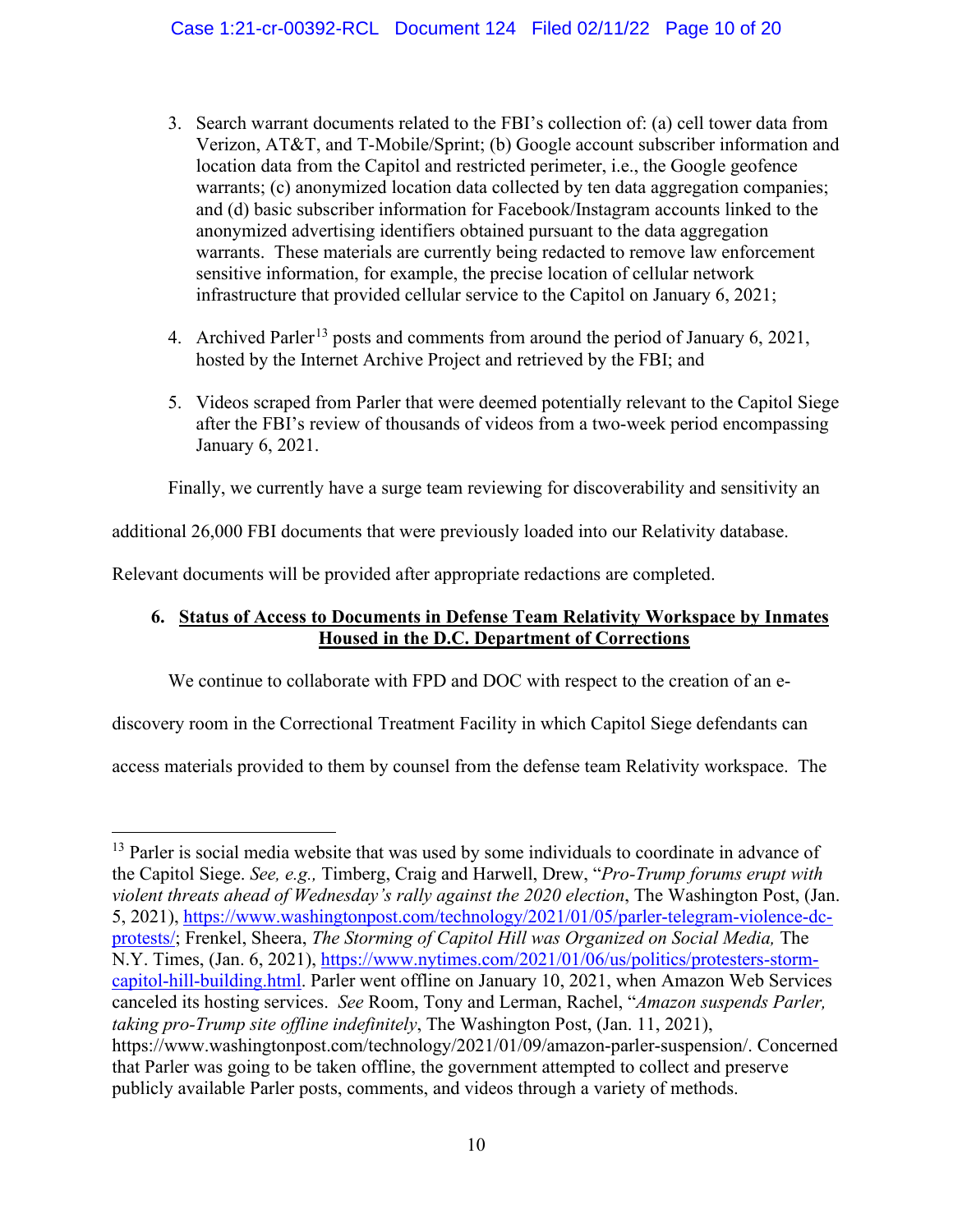## Case 1:21-cr-00392-RCL Document 124 Filed 02/11/22 Page 11 of 20

government and FPD's vendors have worked together to establish a plan for production options and formats for detained defendants. Broadly, the options under consideration would allow counsel to share productions to detained defendants in one of two ways:

- 1. An HTML production format that would provide a "CSV"<sup>[14](#page-10-0)</sup> file with metadata fields and links to the documents for review. The CSV file would also contain a column in which inmates could make notes about individual documents and send them back to counsel for review. The CSV would be delivered to inmates on a storage device or via a file transfer program.
- 2. Productions could be viewed within the Relativity workspace in the manner being considered per footnote 11.

Fifteen laptop computers that FPD ordered to support the proposed program are in transit to FPD. The government, FPD and DOC have made significant progress on a memorandum of understanding that will govern each party's duties and responsibilities in relation to such a program.

The implementation of this solution has met with some delays recently, in part due to the need to identify individuals who would be willing to staff the room. Under the agreement in principle, FPD will be responsible for providing necessary staffing of an e-discovery room. At a bare minimum, staff will be responsible for assigning computers for review and ensuring defendants are able to access the relevant programs.<sup>15</sup> Finding staff with the requisite computer skills who are willing to work full-time in a correctional setting is challenging, and that challenge is further exacerbated by the existence of the COVID-19 pandemic. In any event, even if staff

<span id="page-10-0"></span><sup>&</sup>lt;sup>14</sup> A CSV (comma-separated values) file is a text file that has a specific format which allows data to be saved in a table structured format. It can be opened in a wide variety of programs and is commonly opened in Microsoft Excel and appears as a spreadsheet.

<span id="page-10-1"></span> $15$  Ideally, such staff would be able to provide additional support including troubleshooting issues with computers and assistance with accessing and reviewing productions.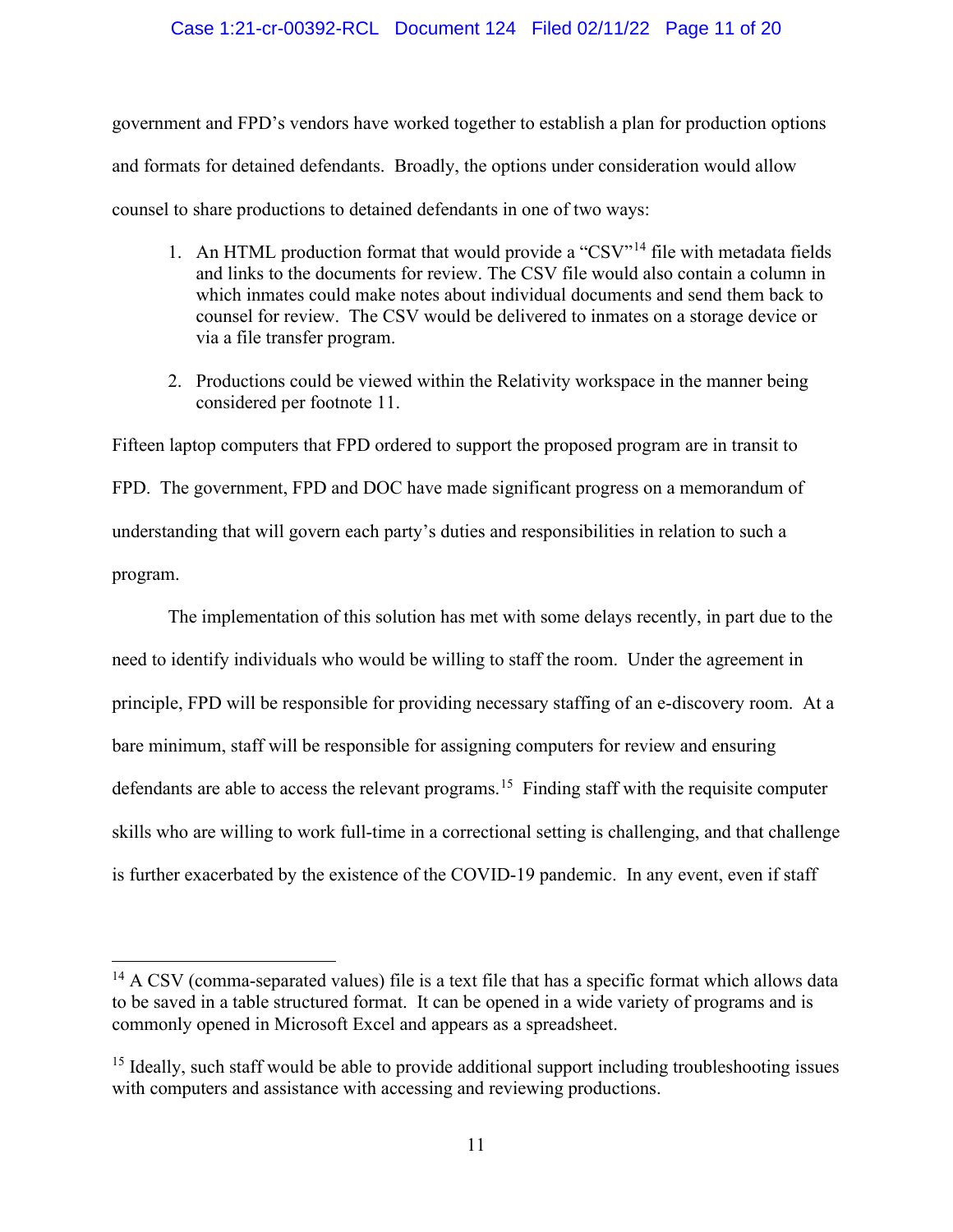## Case 1:21-cr-00392-RCL Document 124 Filed 02/11/22 Page 12 of 20

were currently available, it is questionable whether the program could have been made accessible to large groups of inmates in recent months. Pursuant to medical stay-in-place protocols issued December 22, 2021, the DOC has suspended all in-person small group activities and volunteer services in the effort to combat the spread of COVID-19.<sup>[16](#page-11-2)</sup>

## **7. Status of Access to Laptops Through DOC's E-Discovery Program**

<span id="page-11-0"></span>In the interim, the DOC's e-discovery laptop program has presented inmates with a reasonable alternative for viewing voluminous documentation. As described in our prior submissions, there are over 20 computers in the DOC's e-discovery program, and inmates may keep them for up to two weeks at a time once they are eligible. Based on the most recent version of the laptop waitlist (dated February 4, 2022), it appears there are approximately 18-22 inmates on the waitlist, and 14 of them were added no earlier than January 21, 2022.

## **8.** *Pro Se* **Defendants**

<span id="page-11-1"></span>The government and FPD continue to collaborate about a discovery plan for *pro se*  defendants. Currently, subject to the terms of the protective order, standby counsel can use their own licenses for the FPD instance of evidence.com to share videos with non-detained *pro se*  defendants, and detained *pro se* defendants can view video in the DOC instance. As we have previously made defense counsel aware, we have agreed to waive the requirement that a defendant be supervised while reviewing highly sensitive video in cases where access is provided through evidence.com and:

- 1. A protective order has been entered in the relevant case;
- 2. The defendant has executed the written acknowledgement to the protective order (or been subject to an equivalent admonishment by the Court); and
- 3. The ability of the defendant to download or reshare is suppressed by counsel before the video is shared to the defendant.

<span id="page-11-2"></span><sup>&</sup>lt;sup>16</sup> We understand that the DOC imminently intends to revert to the modified stay-in-place protocols that were in effect prior to December 22, 2021.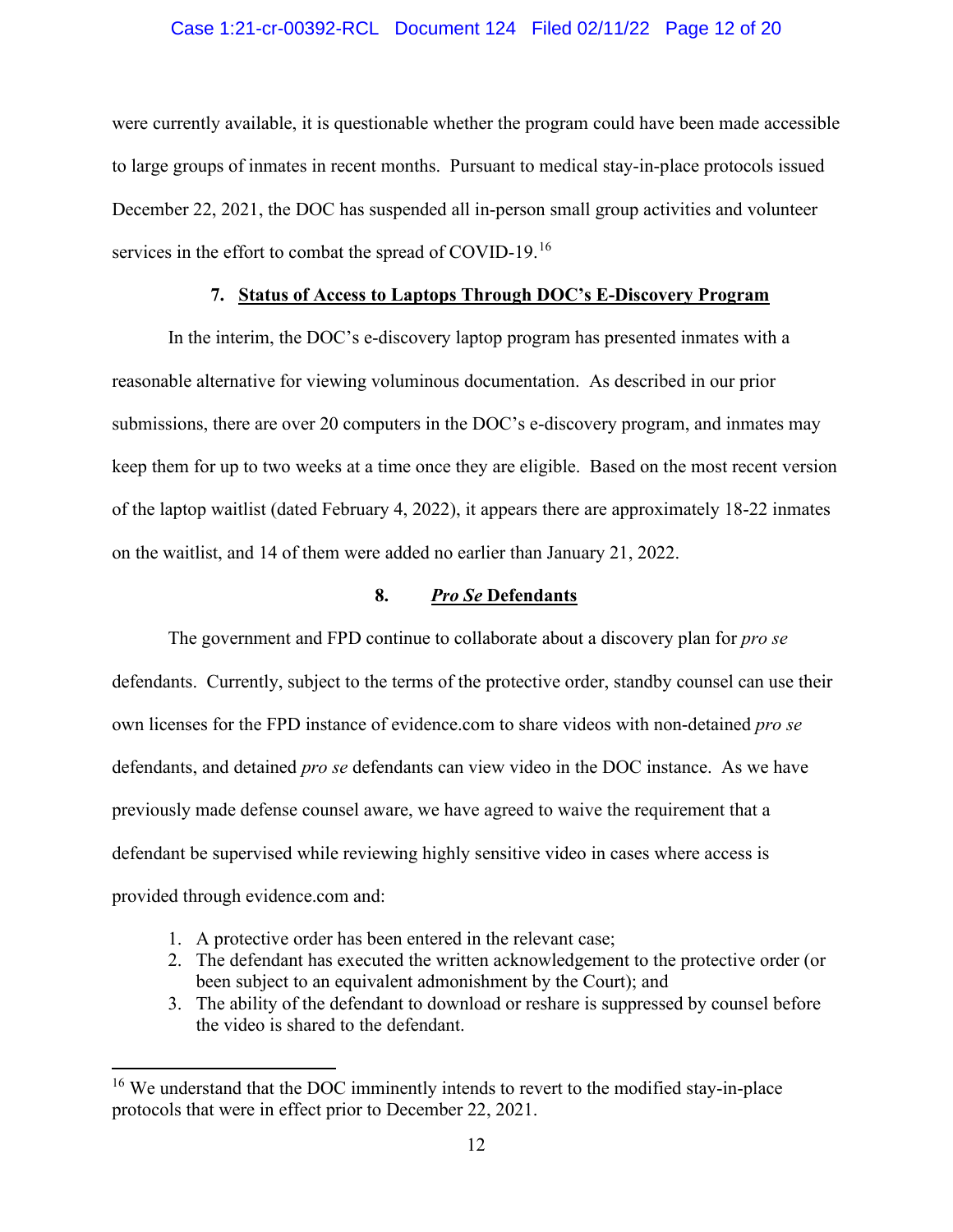## Case 1:21-cr-00392-RCL Document 124 Filed 02/11/22 Page 13 of 20

For the reasons elaborated in part 5 above, the government will not agree to providing *pro se* defendants unfettered access to FPD's Relativity workspace. However, prosecutors assigned to *pro se* case will share production indexes with both defendants and their standby counsel. Standby counsel should discuss the materials on the production index with the *pro se*  defendant, and subject to the protective order, s/he can share any materials requested utilizing the same mechanisms available to represented defendants described above. Further, in those instances where a *pro se* defendant wishes to view highly sensitive documents, standby counsel or his/her staff must supervise the defendant unless: (1) the defendant and the assigned prosecutor are able to reach a suitable compromise or (2) the Court orders otherwise.

#### **9. Challenges We Are Overcoming**

<span id="page-12-0"></span>In November, we projected that by the end of January 2022, we would provide the discoverable portions of several hundred thousand FBI records. We were unable to meet this goal for several reasons. Our plan was to identify all data in the FBI's case management system associated with any Capitol Siege investigation subject, and then export that data for review in Relativity (after culling it of any material arguably protected by Federal Rule of Criminal Procedure 6(e)). Our request to extract this volume of data from the FBI's case management system was unprecedented. An FBI data scientist worked closely with the developers of the FBI's case management system to create a technological solution that would identify the relevant case materials and export the data for uploading to Relativity. In November 2021, we understood that the technological solution had been successfully deployed, and we expected to receive over 400,000 documents for further discovery processing at about that time. Upon subsequent review of the export, however, our technology experts recognized that the solution developed was not as successful as originally believed. Although the materials were identified

13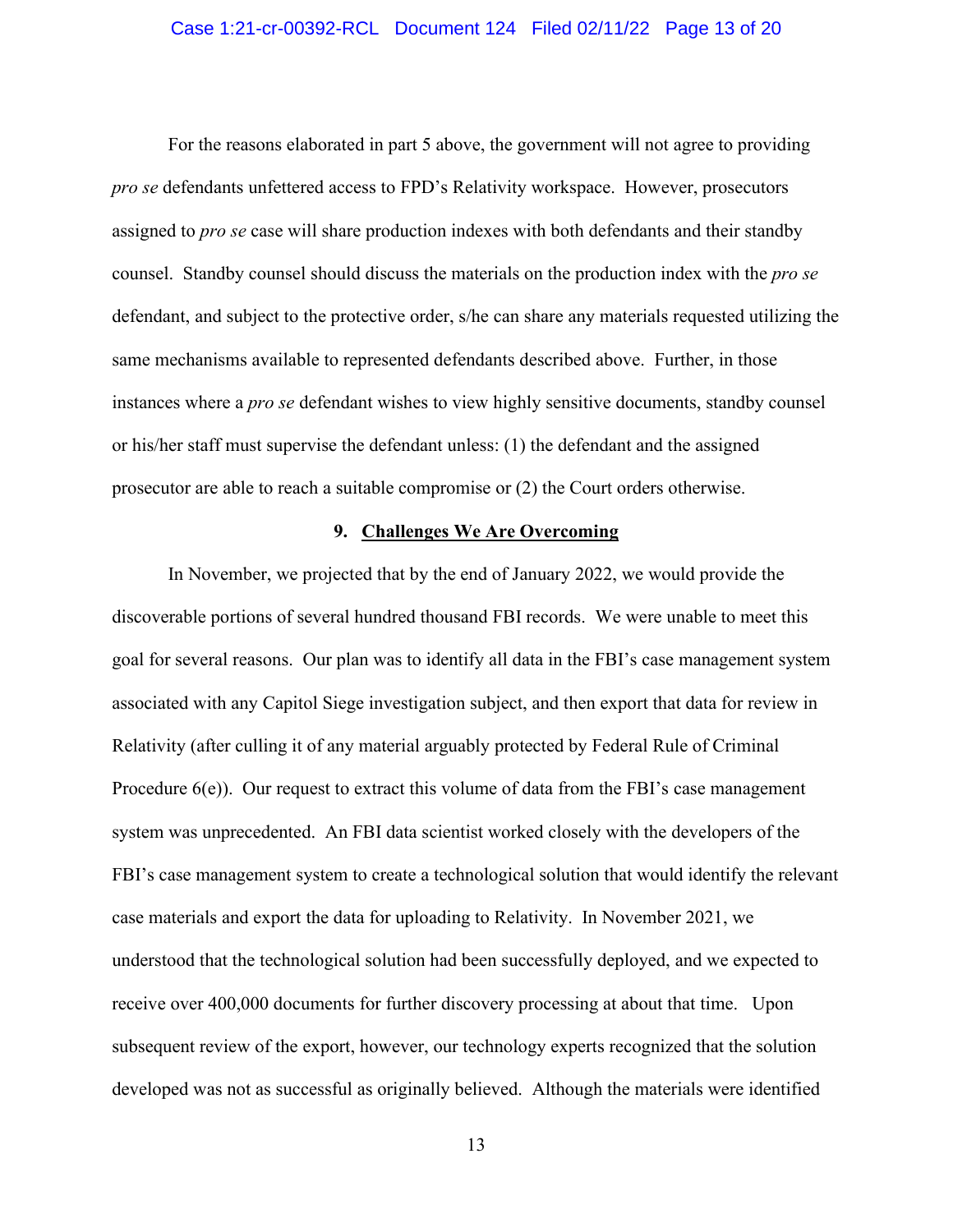## Case 1:21-cr-00392-RCL Document 124 Filed 02/11/22 Page 14 of 20

and exported, they were no longer organized in any logical fashion, i.e., by individual investigation and in chronological order. As a result, the government was required to develop additional technological solutions to ensure that documents were associated to appropriate case files and properly sequenced before they were loaded to Relativity. This was an iterative process that took time. Efforts to move quickly were also frustrated by COVID-related quarantines and snowstorms that limited access of key personnel to the technology labs necessary to complete their work. As a result of all the above, this entire process took far longer than was originally anticipated.

Ultimately, approximately 380,000 documents from the FBI's case management system were delivered to Deloitte on February 7, 2022.<sup>[17](#page-13-0)</sup> Given the volume of material, it may take up to ten days for it to finish being uploaded. Once these materials complete uploading, they will require in-depth analysis and customization so that they may be produced to the FPD database in a standardized format, vastly facilitating future searching and review by defense teams. This process is required prior to any human review and is expected to take an additional several weeks. During this same period, we will also leverage Relativity's analytical tools to deduplicate files, potentially eliminating thousands of documents from the need for any further review. (A highly preliminary review suggests that approximately one-third to one-half of the documents may be duplicative in nature.) During this time, we also expect to identify certain types of documents that may be "bulk-coded" as for production without the need for additional human

<span id="page-13-0"></span> $17$  An additional 50,000 documents that were contained in results of searches for materials potentially protected by Rule 6(e) will be separately delivered directly to the government for review. Based on recent experience, our search terms were intentionally designed to be overinclusive and we expect that a sizeable portion of these materials will be sent to our Relativity database.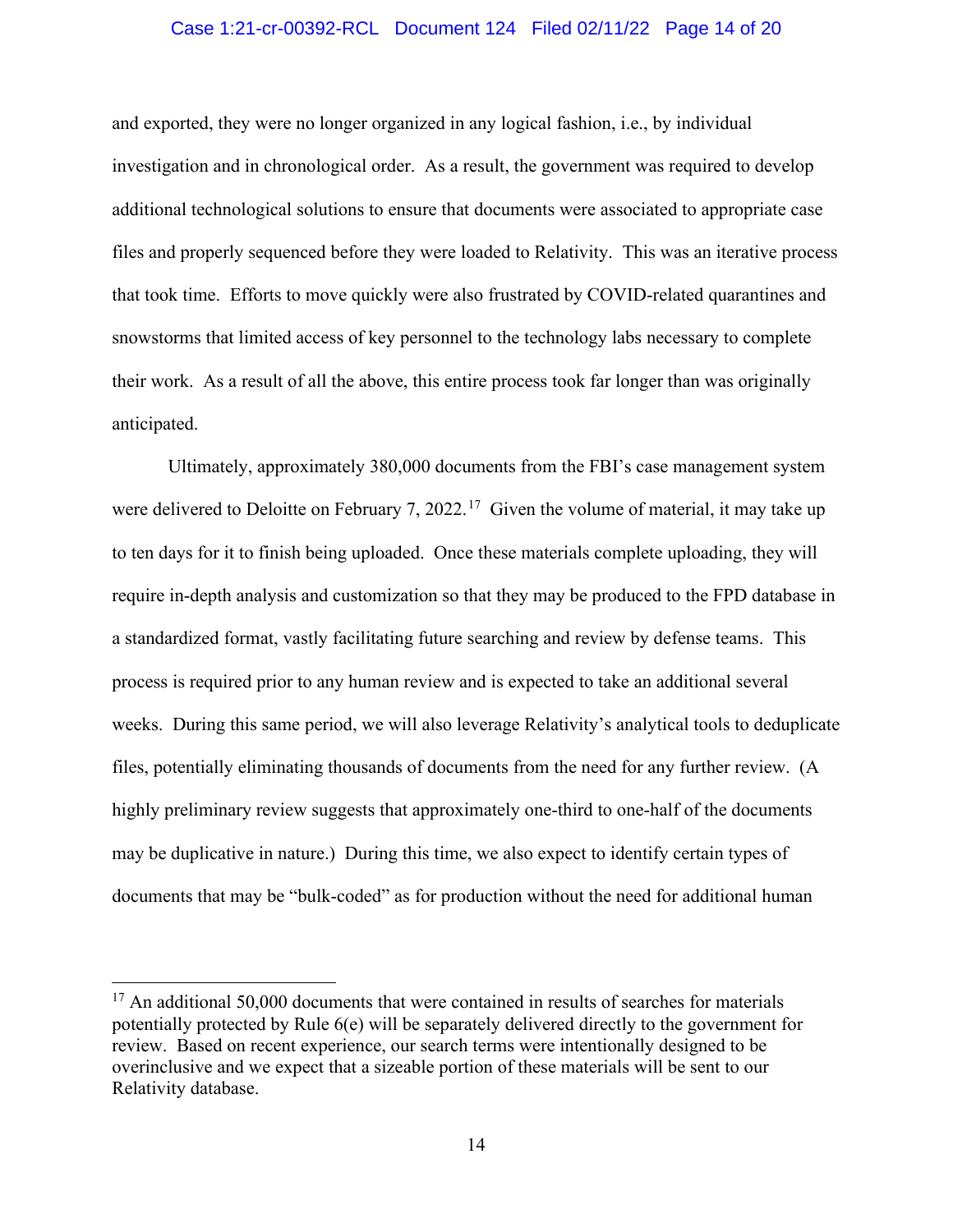#### Case 1:21-cr-00392-RCL Document 124 Filed 02/11/22 Page 15 of 20

review. Once the remaining materials are ready for human review, we have a surge staffing plan in place to perform review and redactions, and to quality-check proposed productions.<sup>[18](#page-14-1)</sup>

Another challenge we continue to confront is our plan to provide defense teams the ability to view materials scoped from other subjects' devices and SCA accounts, as well as lawenforcement recorded interviews of other investigation subjects. As of today, we have provided over 900 items in these categories to Deloitte for ingestion into the government's Relativity database. Processing and loading these materials is complicated because there are no cookiecutter solutions that may be applied to all devices and interviews. There is a wide variability in the format of results obtained from searches of digital devices and SCA accounts. Similarly, subject interviews were recorded in proprietary player formats unique to the recording devices used. All this data requires thoughtful examination and decision-making to ensure it will be accessible, organized, and searchable once it is loaded to FPD's Relativity database. In addition, we are providing assigned prosecutors a short timeframe to verify there are no security concerns with the production of such items to a global database. At this juncture, almost 300 such items have been uploaded to the government's Relativity database, and we expect to begin providing them to FPD's Relativity database shortly. We are continuing to process and upload such items on a rolling basis.

#### **10. Short-Term Discovery Plan for Certain Trials**

<span id="page-14-0"></span>The events of January 6 were historic, not only because they represented the first time that American citizens had stormed the Capitol, but because the amount of information and

<span id="page-14-1"></span><sup>&</sup>lt;sup>18</sup> The extracted FBI case files discussed above represent the FBI's Capitol Siege case files as of approximately September 2021. The lessons learned from this first extraction have led to significant improvements in the overall process. We will begin the next extraction after we complete application of the technological solution to the 50,000 documents that were contained in results of searches for materials potentially protected by Rule 6(e).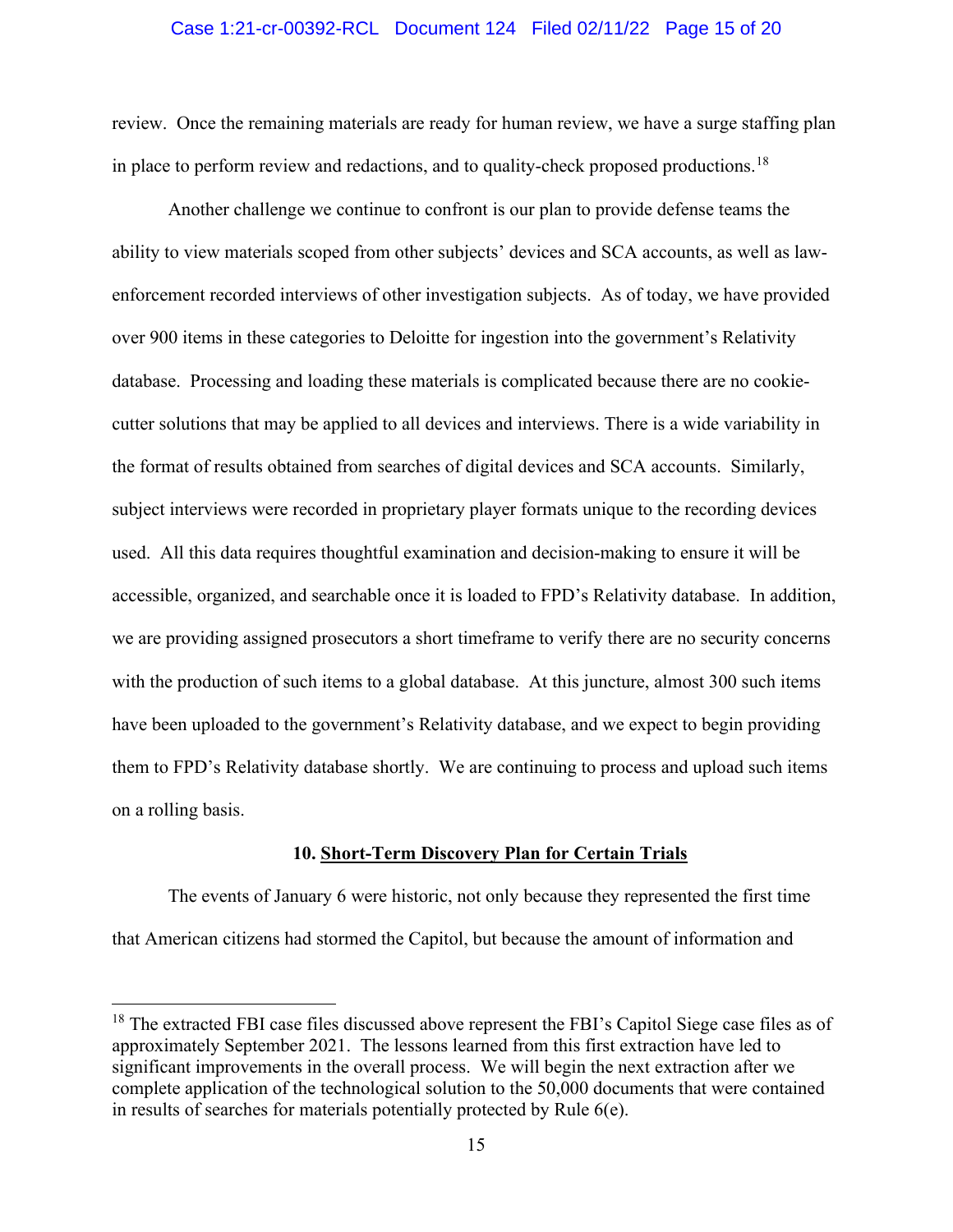## Case 1:21-cr-00392-RCL Document 124 Filed 02/11/22 Page 16 of 20

evidence involved is unprecedented. As defendants are in a better position to determine what evidence they believe is exculpatory and will help in their defense, we maintain that our plan – to provide the defense with all data that may contain such information, but in a manner that will facilitate search, retrieval, sorting, and management of that information – continues to be reasonable and appropriate.<sup>[19](#page-15-0)</sup> Notwithstanding the challenges arising from organizing and

<span id="page-15-0"></span><sup>&</sup>lt;sup>19</sup> The government's approach is also consistent with the Recommendations for Electronically Stored Information (ESI) Discovery Production developed by the Department of Justice and Administrative Office of the U.S. Courts Joint Working Group on Electronic Technology in the Criminal Justice System. *See https://www.justice.gov/archives/dag/page/file/913236/download.* It is also the generally accepted approach for ensuring that arguably exculpatory materials are provided in cases involving voluminous information.

Notably, every circuit to address the issue has concluded that, where the government has provided discovery in a useable format, and absent bad faith such as padding the file with extraneous materials or purposefully hiding exculpatory material within voluminous materials, the government has satisfied its obligations under *Brady v. Maryland*, 373 U.S. 83 (1963) and progeny. *See United States v. Yi*, 791 F. App'x 437, 438 (4th Cir. 2020) ("We reject as without merit Yi's argument that fulfillment of the Government's obligation under *Brady* requires it to identify exculpatory material."); *United States v. Tang Yuk*, 885 F.3d 57, 86 (2d Cir. 2018) (noting that the "government's duty to disclose generally does not include a duty to direct a defendant to exculpatory evidence within a larger mass of disclosed evidence") (internal citations omitted); *United States v. Stanford*, 805 F.3d 557, 572 (5th Cir. 2015) ("We have previously rejected such 'open file' *Brady* claims where the government provided the defense with an electronic and searchable database of records, absent some showing that the government acted in bad faith or used the file to obscure exculpatory material."); *United States v. Gray*, 648 F.3d 562, 567 (7th Cir. 2011) ("The government is not obliged to sift fastidiously through millions of pages (whether paper or electronic). . . [and] is under no duty to direct a defendant to exculpatory evidence [of which it is unaware] within a larger mass of disclosed evidence.") (quotation marks and citations omitted); *Rhoades v. Henry*, 638 F.3d 1027, 1039 (9th Cir. 2011) (rejecting *Brady* claim on the ground that the defendant "points to no authority requiring the prosecution to single out a particular segment of a videotape, and we decline to impose one"); *United States v. Warshak,* 631 F.3d 266, 297 (6th Cir. 2010) ("As a general rule, the government is under no duty to direct a defendant to exculpatory evidence within a larger mass of disclosed evidence"); *United States v. Skilling*, 554 F.3d 529, 576 (5th Cir. 2009)(same), aff'd in part, vacated in part, remanded, 561 U.S. 358 (2010); *United States v. Pelullo*, 399 F.3d 197, 212 (3d Cir. 2005) ("*Brady* and its progeny . . . impose no additional duty on the prosecution team members to ferret out any potentially defense-favorable information from materials that are so disclosed."); *United States v. Jordan,* 316 F.3d 1215, 1253-54 (11th Cir. 2003) (concluding that the defendant's demand that the government "identify all of the *Brady*  and *Giglio* material in its possession," "went far beyond" what the law requires).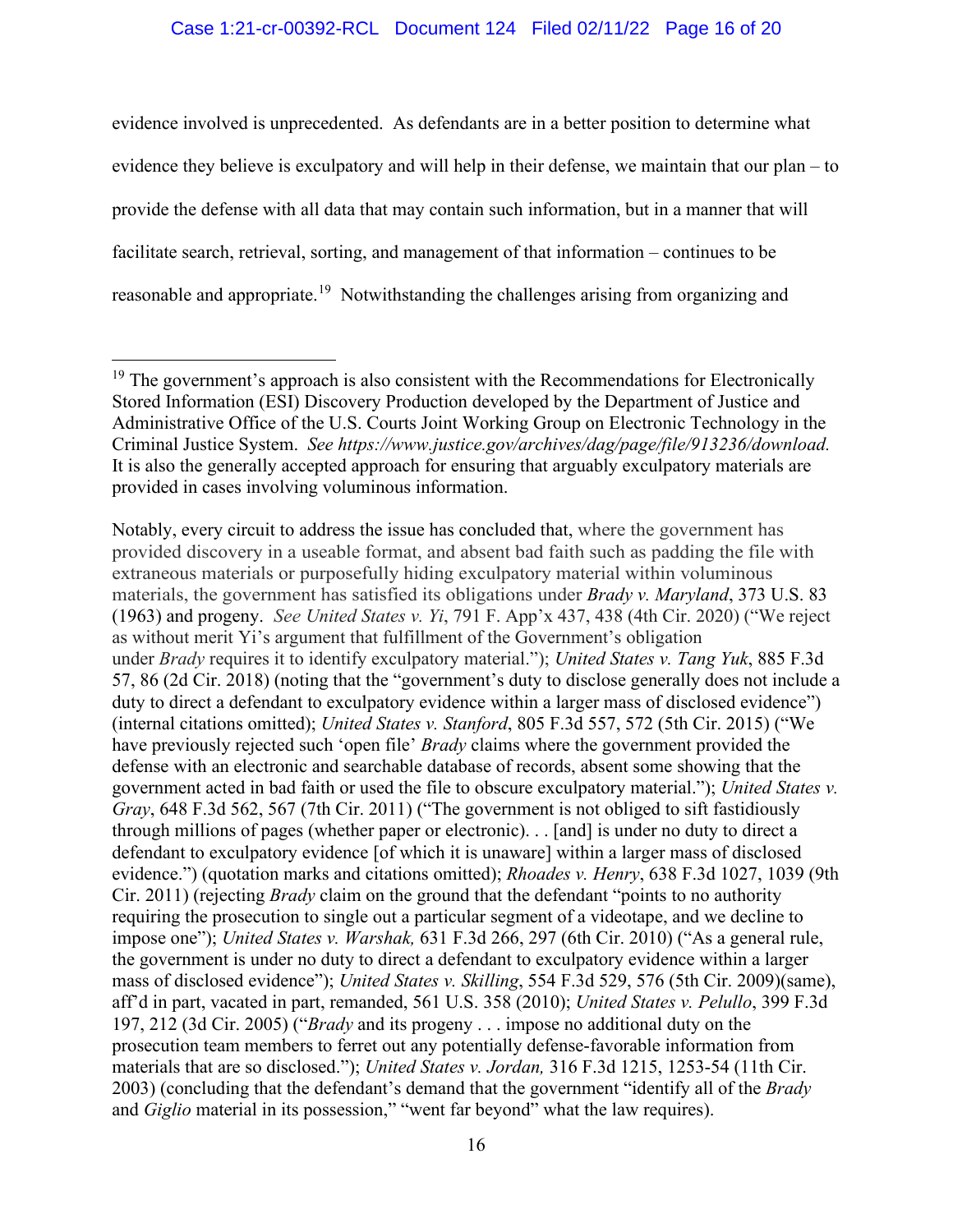## Case 1:21-cr-00392-RCL Document 124 Filed 02/11/22 Page 17 of 20

producing unprecedented amounts of data that are frequently complex in nature, our plan is being executed promptly and in good faith. We have produced terabytes of organized and searchable data in hundreds of cases and continue to do so as quickly as possible.

In addition, we have developed a short-term discovery plan that will enable certain trials to proceed before our discovery plan is substantially executed. To be clear, this is not the plan we recommend, nor one that would be workable in multiple cases or complex cases. Time spent executing this plan will reduce resources available to execute the global plan described above. Pursuant to our short-term plan, we will create lists describing substantially all our holdings. Defense teams can review the lists to request specific items they believe may be relevant. We expect these lists will identify the physical and digital evidence that has been accumulated across all Capitol Siege investigations; and categories of potentially discoverable information from materials that are in our possession but have not yet been produced in global discovery, e.g., the FBI materials recently provided to Deloitte; small amounts of material from other law enforcement agencies that played a role on the January 6, 2021; damage estimates from the Architect of the Capitol; and grand jury transcripts.<sup>[20](#page-16-0)</sup>

In addition, pursuant to this plan, assigned prosecutors will ensure that searches based on the defendant's personal and/or device identifiers, as relevant, have been or will be conducted within of the following sets of data, as appropriate:

<span id="page-16-0"></span><sup>&</sup>lt;sup>20</sup> If additional materials requested by defense teams are extensive, we will likely need to request a continuance and tolling of the Speedy Trial Act to allow the defense adequate time to prepare for trial. This is especially true in the case of requests for the results of multiple other subjects' digital devices and SCA accounts that have not yet been scoped for relevant information. Further, if the requested materials have not been loaded and organized within our Relativity database yet, they will be turned over in their native format and the defendant will be unable to leverage FPD's Relativity's search tools to review them.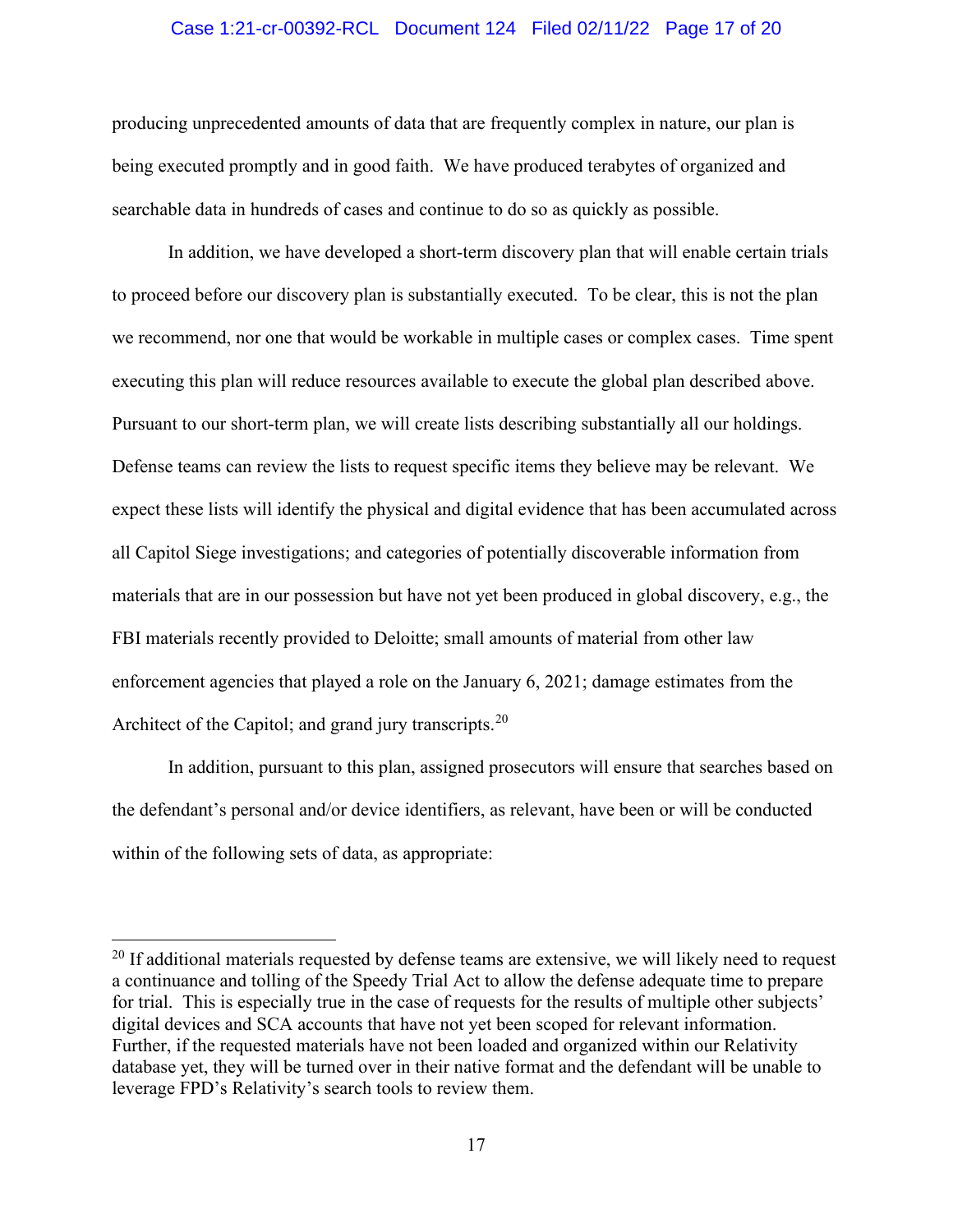- 1. Cell tower data from Verizon, AT&T, and T-Mobile/Sprint Cell for devices that connected to the Capitol's cellular network infrastructure;
- 2. Google account subscriber information and location data from the Capitol and restricted perimeter obtained pursuant to the Google geofence warrants;
- 3. Location data obtained by the FBI from multiple data aggregation companies;
- 4. Basic subscriber information and call records obtained pursuant to applications made to twelve cell service providers under 18 U.S.C. 2703(d) for devices that, according to location data obtained pursuant to the Google geofence warrants, were present within the U.S. Capitol on January 6, 2021;
- 5. A repository of Archived Parler posts and comments from around the period of January 6, 20[21](#page-17-0), hosted by the Internet Archive Project and retrieved by the FBI; $^{21}$
- 6. A repository of digital media tips maintained by the FBI; and
- 7. The government's discovery databases.

We will also perform searches of the data described above in response to defense counsel

requests for materials that we are obligated to produce under Federal Rule Criminal Procedure

16, the Jencks Act, and our *Brady* obligations.[22](#page-17-1) 

Further, prosecutors will ensure that a facial recognition search has been performed

within a repository of images and video that the FBI continually populates, so that all identifiable

images of the defendant within that repository at a time close to trial are produced.

<span id="page-17-0"></span><sup>21</sup> Items 1-4 will never be provided *en masse* in global discovery because they contain highly sensitive personal identifying information for members of Congress, their staff, and law enforcement who were all lawfully present on January 6, 2021, and the process of locating that information and eliminating it from these results continues even today.

<span id="page-17-1"></span> $22$  We will not perform searches for materials that are not required pursuant to the abovedescribed obligations. We advise defendants who wish to perform wider-ranging searches to wait for the substantial completion of our global discovery plan.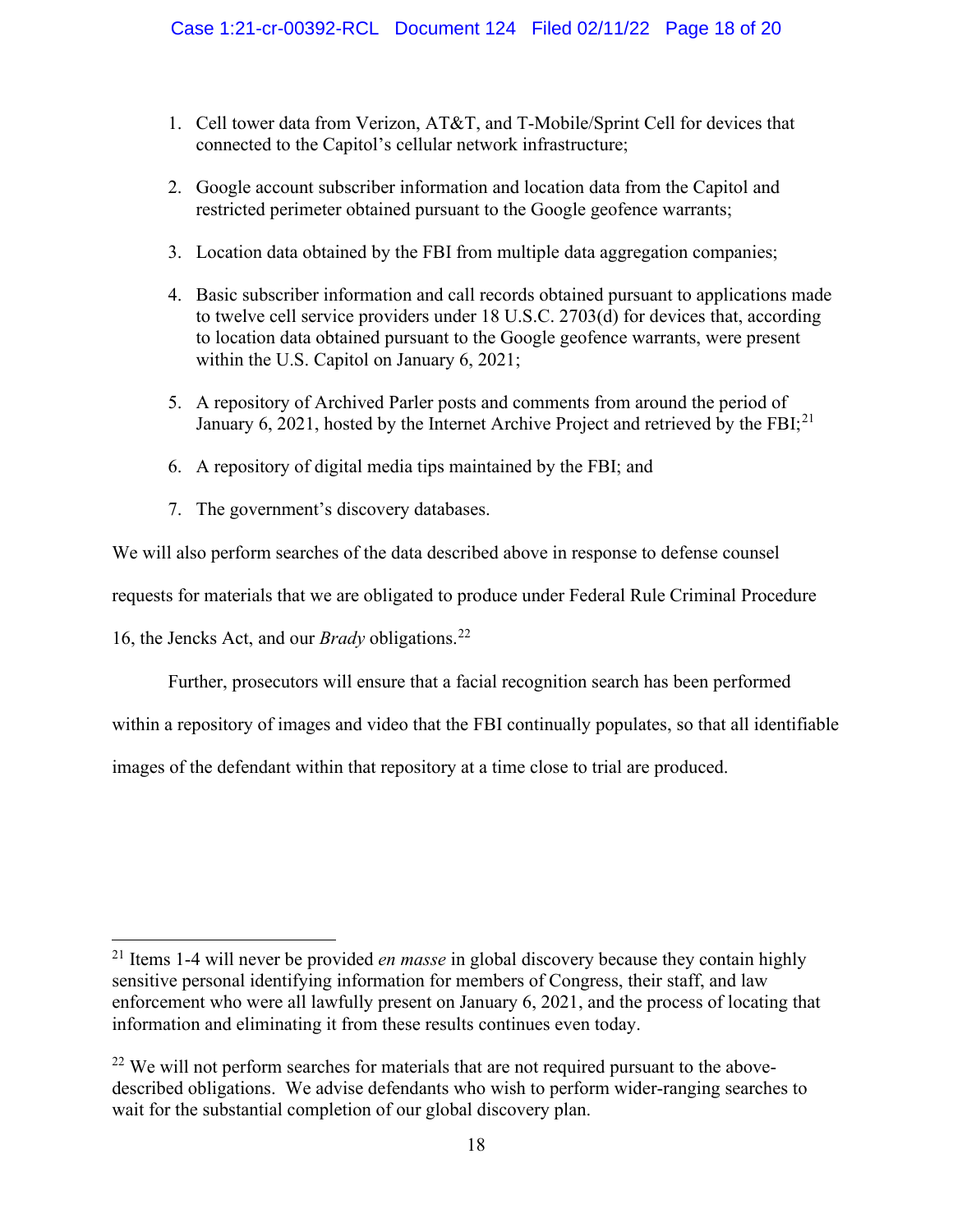Finally, prosecutors will confirm that FBI case agents conduct searches of FBI databases

before trial, to ensure that all relevant documents concerning a specific case or any witnesses

have been identified and produced.

# **Conclusion**

The government has taken its Capitol Siege discovery obligations seriously from the

inception of this investigation and has made substantial efforts to produce vast quantities of

information that is varied and frequently complex in nature in hundreds of cases. These efforts

have included:

- Appointing a Capitol Siege Discovery Coordinator in January 2021;
- Assembling a Capitol Siege Discovery Team consisting of experienced attorneys, project managers, and litigation technology professionals;
- Collecting information from multiple sources involved in the response to and investigation of the Capitol Siege;
- Collaborating with FPD to develop a standard protective order for Capitol Siege cases;
- Identifying database solutions for making terabytes of video and documents accessible to hundreds of defendants;
- Funding defense databases and obtaining licenses for all Capitol Siege defense counsel, and collaborating with FPD to execute these solutions;
- Reviewing specific discovery requests by defense counsel to ensure the appropriate materials are prioritized for production;
- Creating protocols and procedures to ensure that (a) case-specific discovery is provided, (b) defendants will receive complete copies of their own unscoped devices and SCA accounts upon request; (c) devices and SCA accounts are systematically filtered for attorney-client communications; (d) relevant scoped digital data and custodial interviews will be uploaded to the government's discovery databases for production to all; and (e) increasing access to discovery by detained defendants.